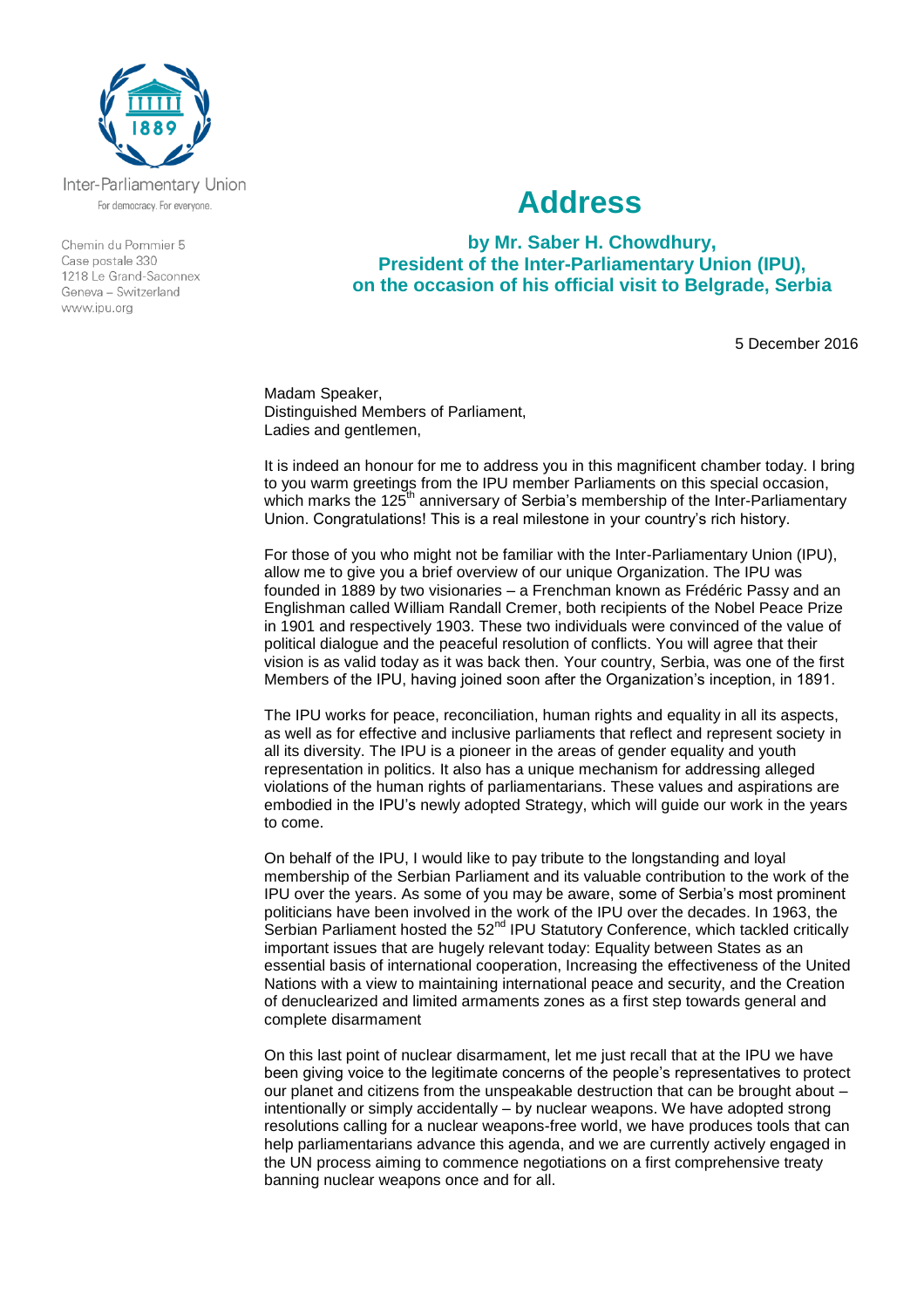Fellow parliamentarians,

We live in an ever smaller and more interdependent world. Global is local, and vice versa. The decisions and commitments undertaken by governments at the international level – be they in connection to trade, climate change, disaster risk reduction or migration – have a very direct impact on citizens and communities. Parliaments can no longer just rubber-stamp the various treaties and conventions entered into by their respective governments. They need to be part of the global conversation leading up to the adoption of the respective agreements, and they need to be active partners in translating these international commitments into national realities – adopting or amending legislation, allocating related funds and resources, exercising the parliamentary oversight role and making sure that our agreements are acted upon.

For over two decades now, the IPU has been developing a strategic partnership with the United Nations, convening legislators around the main global issues, bringing their voices and perspectives to the deliberations and negotiations at the UN, working with parliaments to enhance implementation of commitments and basically accompanying the main global processes with a parliamentary component.

Last year in 2015, the international community adopted three major UN agreements that seek to eradicate poverty and bring social, economic and environmental development on a sustainable path. These are Agenda 2030 and the Sustainable Development Goals, the Sendai Agreement on Disaster Risk Reduction and the Paris Agreement on Climate Change. Given how pivotal the SDGs were going to be, very early on the IPU began to organize a parliamentary input to the UN so that the goals would include the views of parliamentarians. The perspectives of parliaments and MPs from across the globe have indeed enriched the formulation and articulation of the SDGs and the IPU is proud to have contributed to this process.

In collaboration with other partners, we helped secure the governance goal (Goal 16), which among other things calls for more accountable and inclusive institutions at all levels. We also gave a boost to goal 5 on gender equality, and goal 10 on inequalities within and between countries. The critical role and responsibility of parliaments in the implementation of the SDGs were also recognized in the Political Declaration accompanying the Goals.

So what is expected of parliaments in terms of carrying forward the SDGs? The first order of business is making sure that there is political will to implement the SDGs. The next step is making sure that each parliament is "fit for purpose". The broad outline of this can be put in four points: one, "domesticate" the global goals so that you clearly identify which within each goal speaks to your countries' concerns; two, make sure that there is a national plan in place to support country-specific goals and targets; three, find effective ways to hold governments to account for the implementation of national plans; and last but not least, make sure your constituents are familiar with the national plans for the goals and are consulted regularly with regard to their implementation.

To be able to do all this, each parliament will need to evaluate its own institutional processes. How will you be able to institutionalize the goals so as to capture the synergies and build coherence at the policy level?

In order to assist parliaments in this important effort, the IPU has developed a Self-Assessment Toolkit. The toolkit is designed to assist parliaments and parliamentarians to identify whether they are equipped in terms of institutional processes and capacities to do their part in implementing the SDGs, and to identify what can be done in addition to enable parliamentarians to most effectively engage in